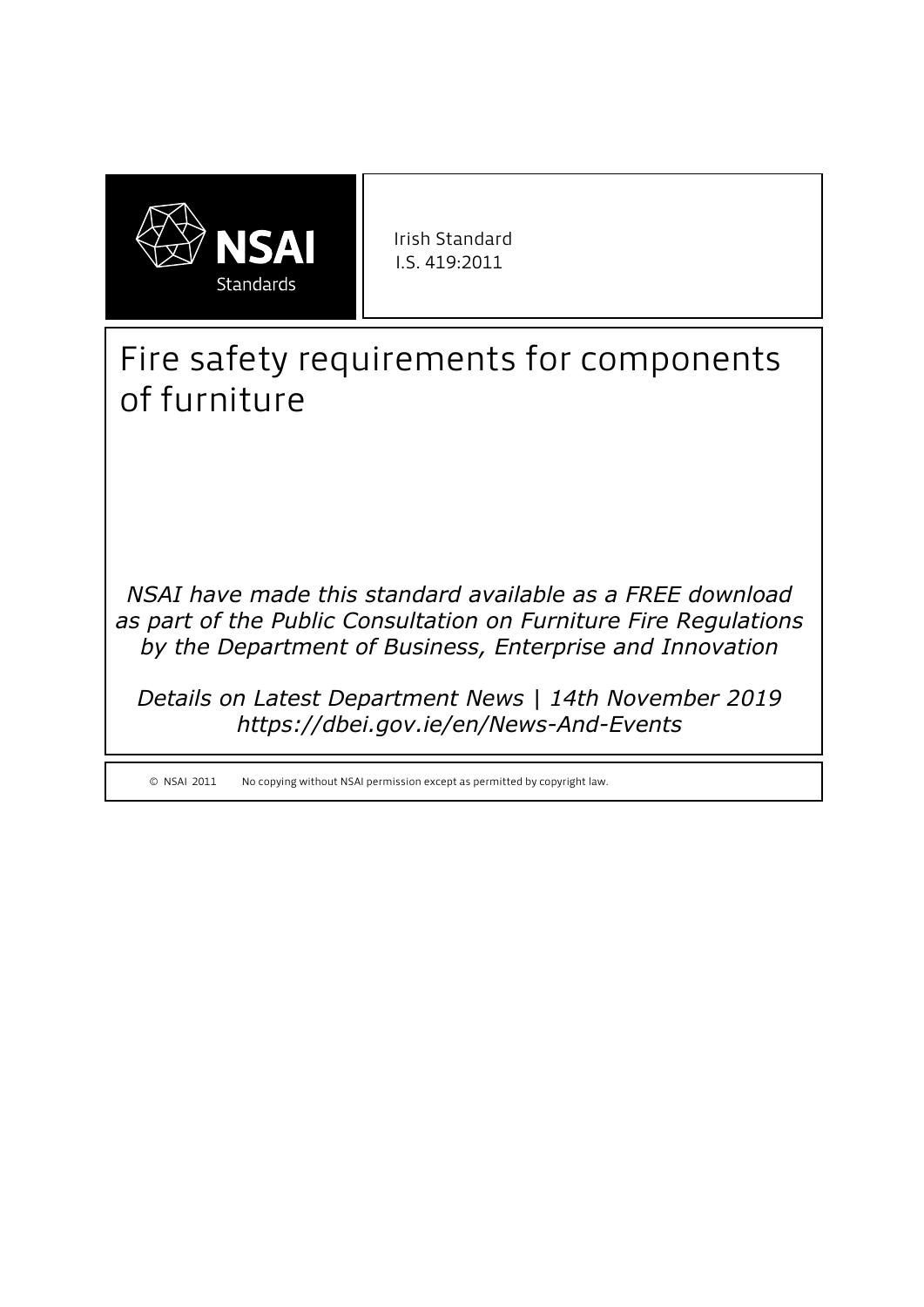#### I.S. 419:2011

Incorporating amendments/corrigenda/National Annexes issued since publication:

|                                                                                                                        |                                                                                            |                                                                                                                                                                     |        |                                                          | Regulations           |
|------------------------------------------------------------------------------------------------------------------------|--------------------------------------------------------------------------------------------|---------------------------------------------------------------------------------------------------------------------------------------------------------------------|--------|----------------------------------------------------------|-----------------------|
| documents:                                                                                                             |                                                                                            | The National Standards Authority of Ireland (NSAI) produces the following categories of formal                                                                      |        |                                                          | iture Fire            |
| I.S. XXX:                                                                                                              | subject to public consultation.                                                            | Irish Standard - national specification based on the consensus of an expert panel and                                                                               |        |                                                          |                       |
| S.R. xxx:<br>SWIFT xxx:                                                                                                | panel and subject to public consultation.<br>participants of an NSAI workshop.             | Standard Recommendation - recommendation based on the consensus of an expert<br>A rapidly developed recommendatory document based on the consensus of the<br>of the |        |                                                          |                       |
| This document is based on:<br>This document replaces:<br>Published:<br>I.S. 419:2011<br>I.S. 419:1988<br>I.S. 419:1988 |                                                                                            |                                                                                                                                                                     |        | 8 August, 2011<br>1 January, 1988                        |                       |
| 8 August                                                                                                               | This document was published<br>under the authofty of the NSAI<br>and comes into effect on: |                                                                                                                                                                     |        |                                                          | ICS number:<br>97.140 |
| <b>NSAI</b><br>Dublin 9                                                                                                | 1 Swift Square,<br>Northwood, Santry                                                       | T+353 1 807 3800<br>F +353 1 807 3838<br>E standards@nsai.ie<br>W NSAI.ie                                                                                           | Sales: | T +353 1 857 6730<br>F +353 1 857 6729<br>W standards.ie |                       |
|                                                                                                                        |                                                                                            | Údarás um Chaighdeáin Náisiúnta na hÉireann                                                                                                                         |        |                                                          |                       |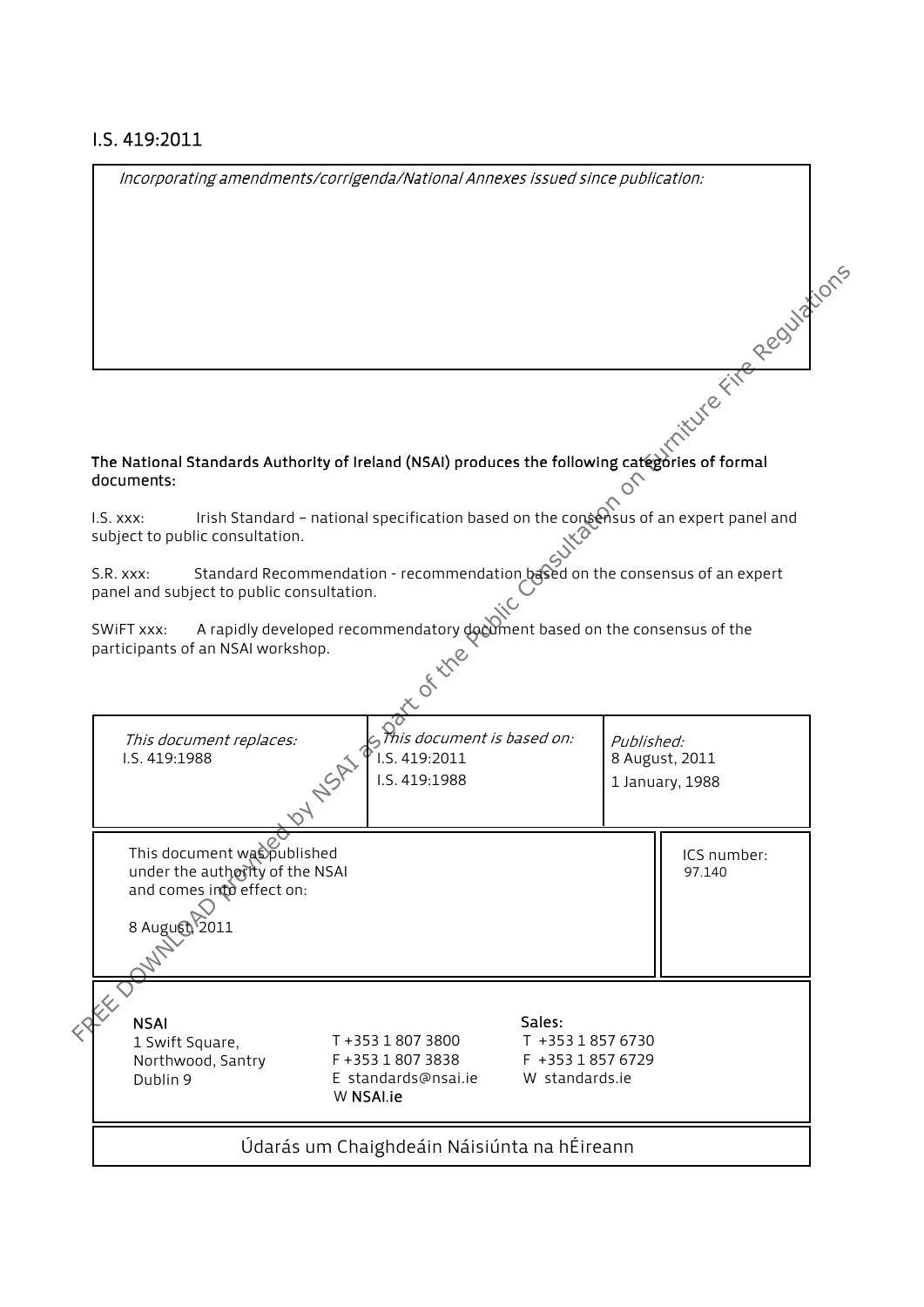#### **DECLARATION**

OF

#### **SPECIFICATION**

#### ENTITLED

# ENTITLED<br>ENTITLED<br>FIRE SAFETY REQUIREMENTS FOR COMPONENTS OF FURNITURE

AS

# THE IRISH STANDARD SPECIFICATION FOR

#### FIRE SAFETY REQUIREMENTS FOR COMPONENTS OF FURNITURE

NSAI in exercise of the power conferred by section 16 (5) of the National Standards Authority of Ireland Act, 1996 (No. 28 of 1996) and with the consent of the Minister for Jobs, Enterprise and Innovation, hereby declare as follows:

1. This instrument may be cited as the Standard Specification (Fire safety requirements for components of furniture) Declaration, 2011.

2. (1) The Specification set forth in the Schedule to this declaration is hereby declared to be the standard specification for Fire safety requirements for components of furniture.

(2) The said standard specification may be cited as Irish Standard 419:2011 or as I.S. 419:2011.

3. (1) The Standard Specification (Fire safety requirements for components of furniture) Declaration 1988 and Amendment No. 1:1994 are hereby revoked.

(2) Reference in any other standard specification to the Instruments hereby revoked and to Irish Standard 419:1988 and Amendment No. 1:1994 thereby prescribed, shall be construed, respectively, as references to this Instrument and to Irish Standard 419:2011. FREE SAFETY REQUIREMENTS FOR COMPONENTS OF RURNITURE<br>
FIRE SAFETY REQUIREMENTS FOR COMPONENTS OF RURNITURE<br>
THE IRISH STANDARD SPECIFICATION FOR<br>
FIRE SAFETY REQUIREMENTS FOR COMPONENTS OF FURNITURE<br>
NSAI in exercise of t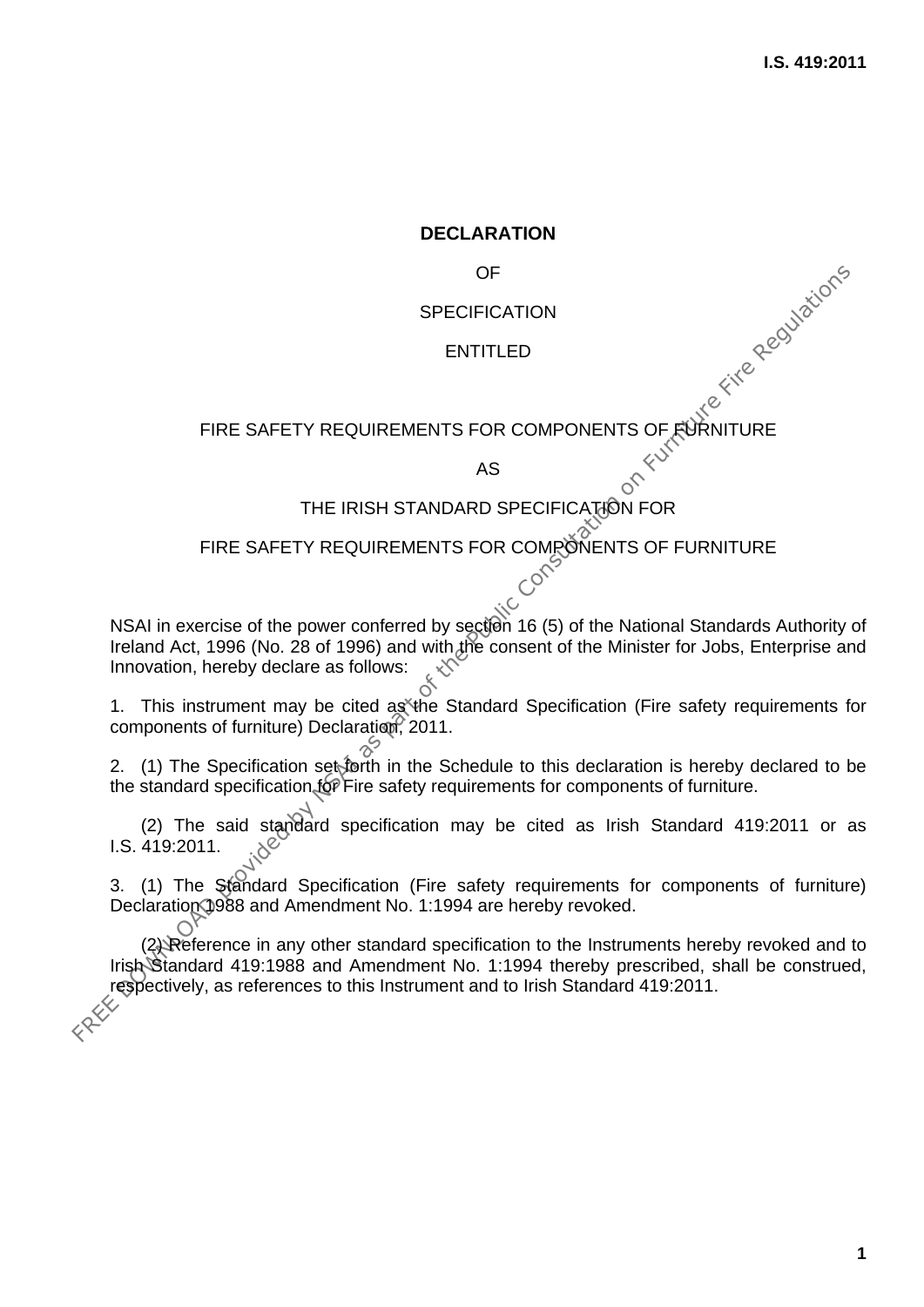# **Contents** Page

| 1                               |                                                                                                   |  |  |  |  |  |  |
|---------------------------------|---------------------------------------------------------------------------------------------------|--|--|--|--|--|--|
| $\mathbf{2}$                    |                                                                                                   |  |  |  |  |  |  |
| 3                               |                                                                                                   |  |  |  |  |  |  |
| 4                               |                                                                                                   |  |  |  |  |  |  |
| 5                               |                                                                                                   |  |  |  |  |  |  |
| 6                               |                                                                                                   |  |  |  |  |  |  |
| 7                               |                                                                                                   |  |  |  |  |  |  |
|                                 |                                                                                                   |  |  |  |  |  |  |
|                                 |                                                                                                   |  |  |  |  |  |  |
|                                 |                                                                                                   |  |  |  |  |  |  |
|                                 |                                                                                                   |  |  |  |  |  |  |
|                                 | Annex E (normative) Ignitability test for composite fillings for furniture other than mattresses, |  |  |  |  |  |  |
|                                 |                                                                                                   |  |  |  |  |  |  |
|                                 | Annex G (normative) Ignitability test for composite fillings of mattresses and bed bases12        |  |  |  |  |  |  |
|                                 |                                                                                                   |  |  |  |  |  |  |
|                                 |                                                                                                   |  |  |  |  |  |  |
|                                 |                                                                                                   |  |  |  |  |  |  |
|                                 |                                                                                                   |  |  |  |  |  |  |
| FREEDOUTILOAD Provided by Night |                                                                                                   |  |  |  |  |  |  |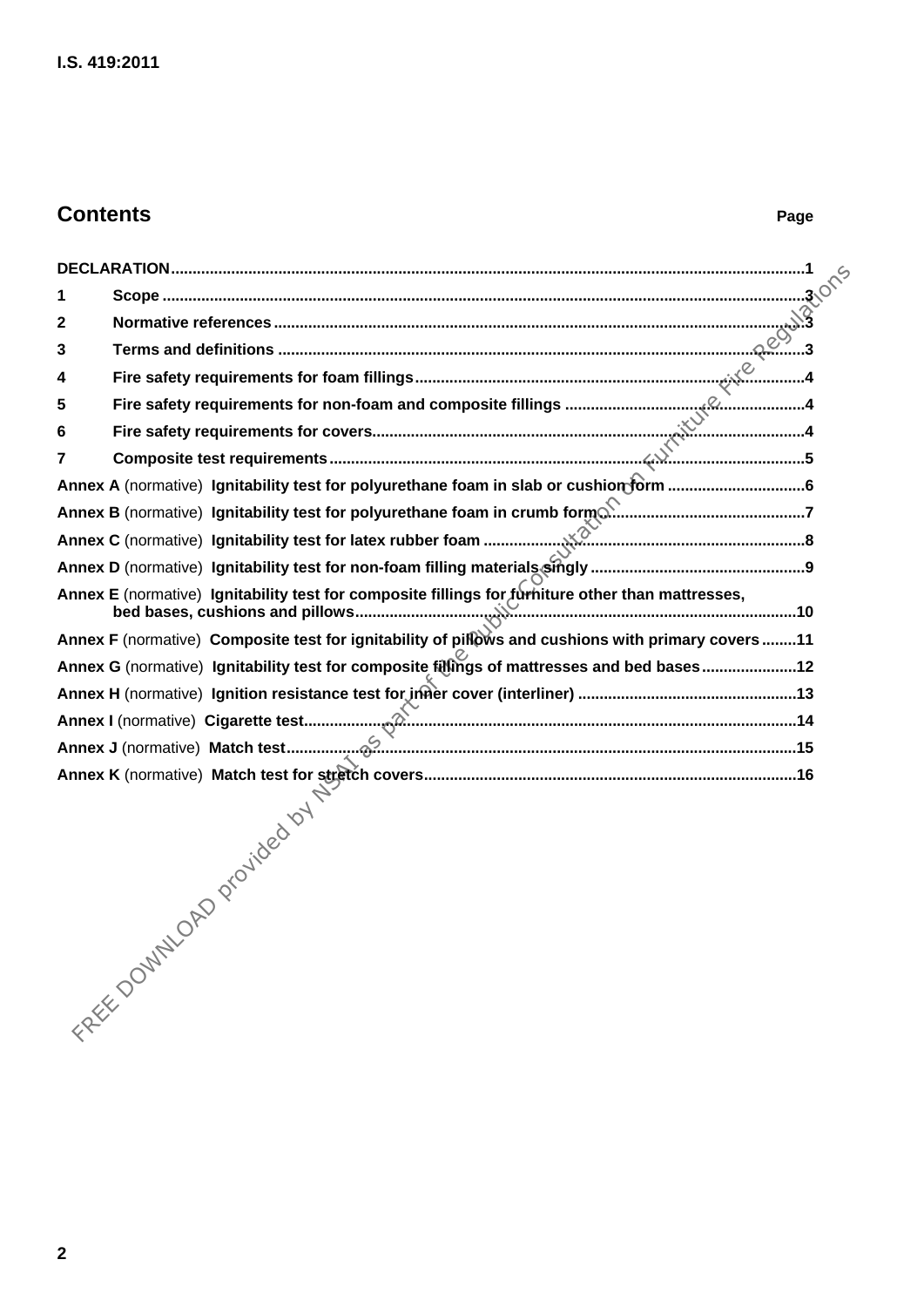#### **Schedule**

#### **Fire safety requirements for components of furniture**

#### **1 Scope**

This specification deals with the fire safety requirements for components of furniture including upholstered furniture, mattresses, bed bases, cushions and pillows intended for private use in a dwelling, with particular reference to the type of filling material and cover material which may be used.<br>
2 **Normative references** FREE SCOPE<br>
This specification deals with the fire safety requirements for components of furniture including upholster<br>
turniture, mattresses, bed bases, cushons and pillows intended for phrate use in a dwelling, with part

#### **2 Normative references**

The following referenced documents are indispensable for the application of this document. For dated references, only the edition cited applies. For undated references, the latest edition of the referenced document (including any amendments) applies.

I.S. 254:1983, *Flame resistance requirements for upholstery*

I.S. 418, *Ignitability requirements of mattresses tested with secondary ignition sources simulating unknown bedcovers*

I.S. EN 1021-1:2006, *Furniture - Assessment of the ignitability of upholstered furniture - Part 1: Ignition source smouldering cigarette*

I.S. EN 1021-2:2006, *Furniture - Assessment of the ignitability of upholstered furniture - Part 2: Ignition source match flame equivalent*

#### **3 Terms and definitions**

For the purposes of this Irish Standard, the following terms and definitions apply.<br> **filling** 

#### **filling**

main upholstery material contained by the outer cover and (if used) the inner cover

NOTE It can consist of several different materials including any inner cover nominally greater than 2 mm thick

#### **flaming**

undergoing combustion in the gaseous phase with the emission of light

#### **inner cover**

thin layer of material used between the outer cover and the upholstery filling

NOTE 1 Any inner cover greater than nominally 2 mm thick is part of the filling for test purposes.

NOTE 2 The term "interliner" is no longer used because it is non-specific and has been applied to different components within the composite.

#### **outer cover**

outer layer of the upholstery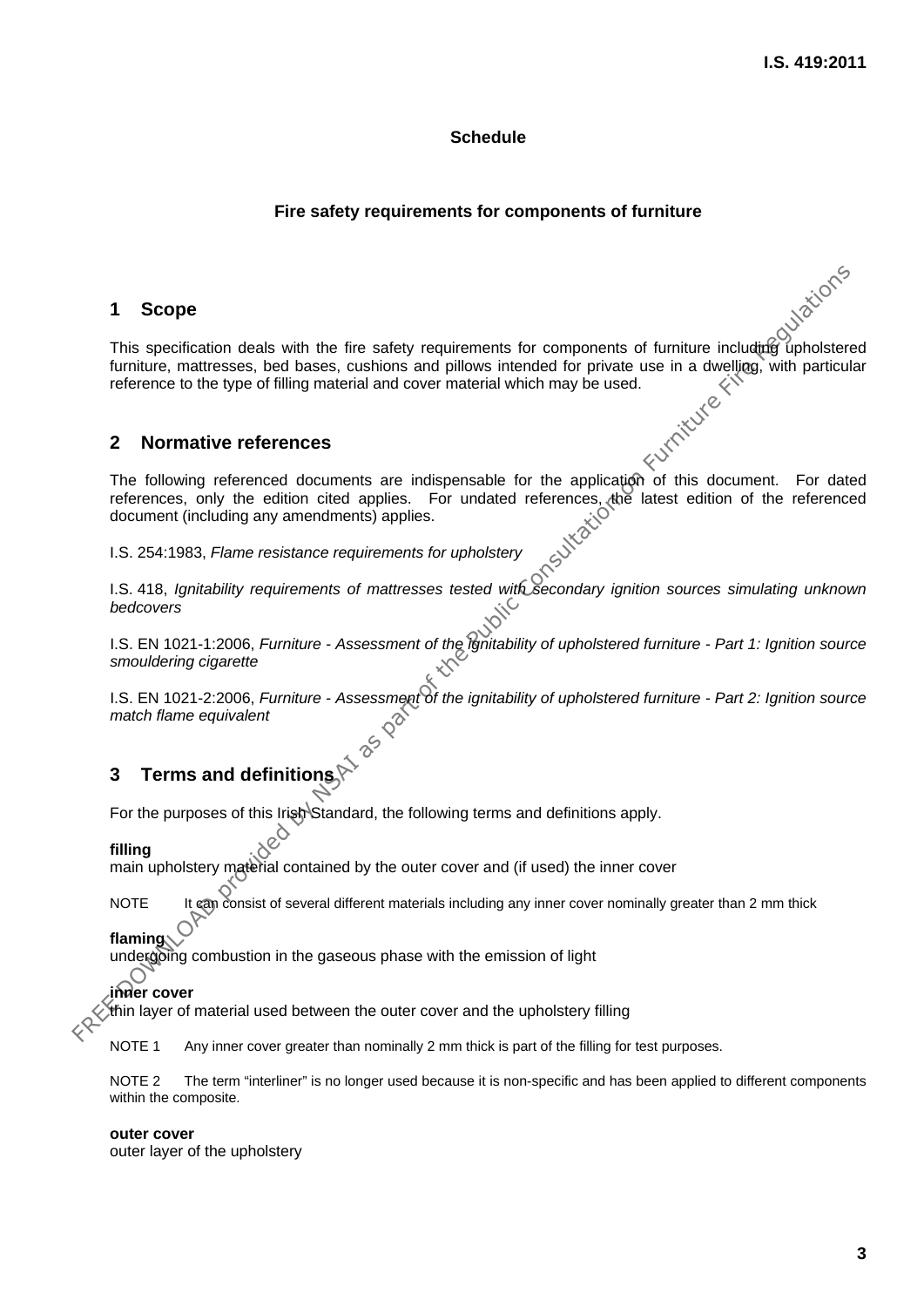#### **smouldering**

exothermic oxidation, not accompanied by flaming, (i.e. independent of the ignition source) and may or may not be accompanied by incandescence

#### **4 Fire safety requirements for foam fillings**

- **4.1** Where furniture contains:
- a) polyurethane foam in slab or cushion form, the foam shall comply with Annex A;
- b) polyurethane foam in slab or cushion form, the foam shall comply with Annex A;<br>b) polyurethane foam in crumb form, the foam shall comply with Annex B and be derived from foam which<br>complies with Annex A;<br>c) latex rubbe complies with Annex A;
- c) latex rubber foam, the foam shall comply with Annex C.

#### **5 Fire safety requirements for non-foam and composite fillings**

- **5.1** Where furniture other than mattresses, bed bases, cushions and pillows contain:
- a) a single non-foam filling material, this material shall comply with Annex  $\mathbb{R}^{\leq C}$
- b) composite fillings, each and every layer shall comply with the single filling requirements of Annex A, Annex B, Annex C or Annex D as applicable or else the composite construction together with any prime cover shall comply with Annex E provided that any foam itself complies with Annex A, Annex B or Annex C as applicable.
- **5.2** Where mattresses and bed bases contain:
- a) a single non-foam filling material, this material shall comply with Annex D;
- b) composite fillings, each and every layer of different filling material shall comply with the single filling requirements of Annex A, Annex B, Annex C or Annex D as applicable or else the composite construction shall comply with Annex G provided that any foam material meets the requirements of Annex A, Annex B or Annex C as applicable.
- 5.3 Where cushions and pillows contain;
- a) a single non-foam filling material, this material shall comply with Annex D;
- b) composite fillings, each and every layer of different filling material shall comply with the single filling requirements of Annex A, Annex B, Annex C or Annex D as applicable or else the composite construction together with any prime cover shall comply with Annex E provided that any foam material meets the requirements of Annex A, Annex B or Annex C. FREE Uniture contains:<br>
For polyurethane form in sich or restriction, the foam shall comply with Annex B and be derived from foam<br>
complies with Annex A;<br>
latex rubber foam, the foam shall comply with Annex C.<br>
latex rubb

**5.4** However, where any non-foam filling(s) fail to comply with 5.3 a) or 5.3 b) above they can be used in cushions and pillows provided they are contained within a prime cover that protects them and in this case they shall comply with Annex F.

#### **6 Fire safety requirements for covers**

**6.1** This clause applies to furniture other than mattresses, bed bases, pillows and cushions.

**6.2** The permanent cover, or any cover or fabric to be used to provide or replace the permanent cover, shall either: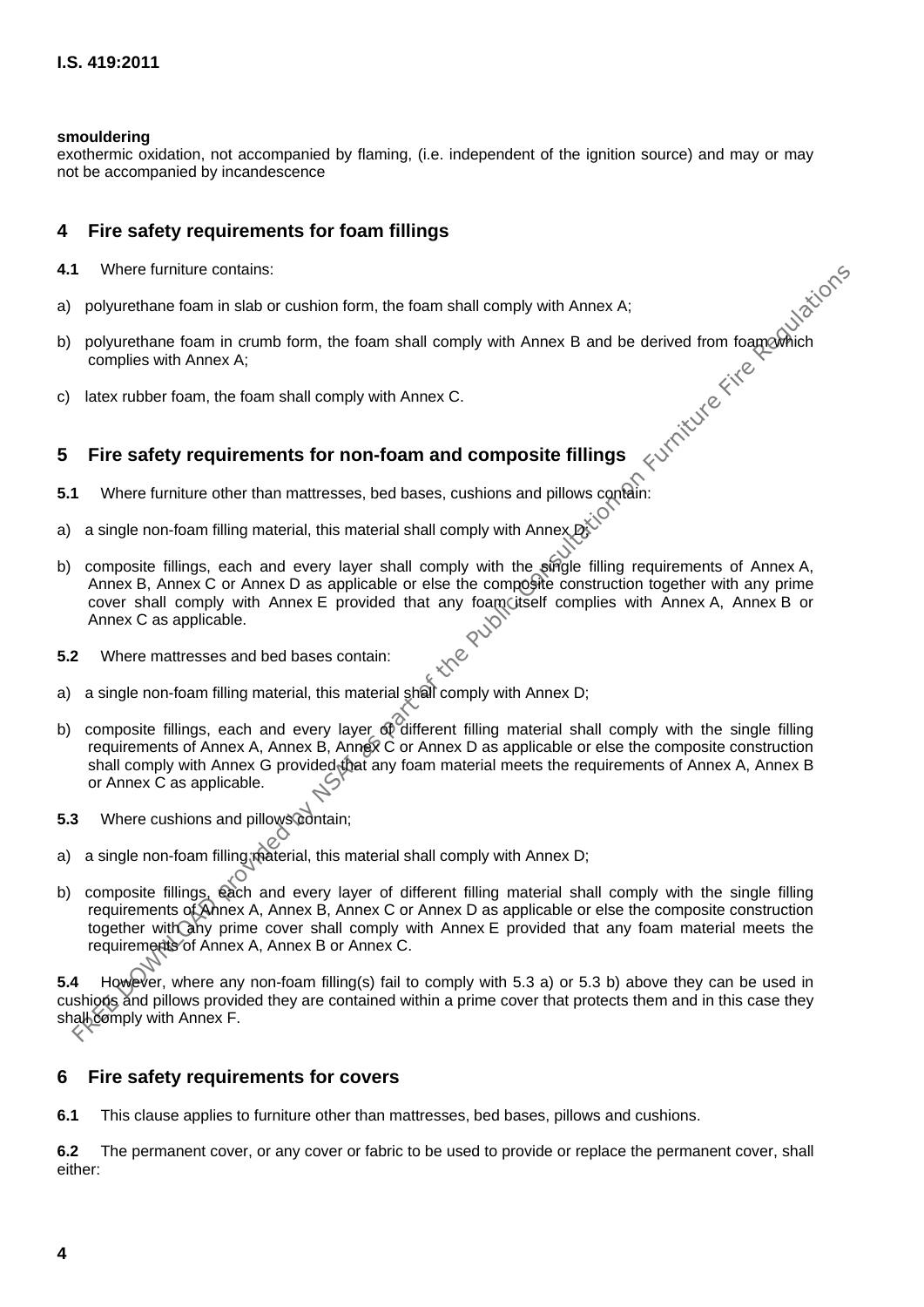- a) comply with the match test in Annex J; or
- b) where the cover contains at least 75 % by weight of cotton, viscose, modal, flax, silk or wool used separately or together and not coated with polyurethane or a polyurethane preparation, it can be used where it does not comply with Annex J, but only where it is used directly over an inner cover which complies with Annex H.
- **6.3** Loose covers shall comply with the match test in Annex J.
- **6.4** Stretch covers shall comply with the match test in Annex K.

#### **7 Composite test requirements**

Where furniture other than mattresses, bed bases, pillows, and cushions includes upholstery, the upholstery shall comply with the cigarette test of Annex I. FREE DOWNLOAD PROVIDED AND PROVIDED AND PROVIDED AND PROVIDED AND PROVIDED AND PROVIDED AND CONSULTATION ON THE PUBLIC CONSULTATION ON THE PUBLIC CONSULTATION ON FURNITURE FIRE AND ALL ASSESS AND DESIRED AND REGULATION ON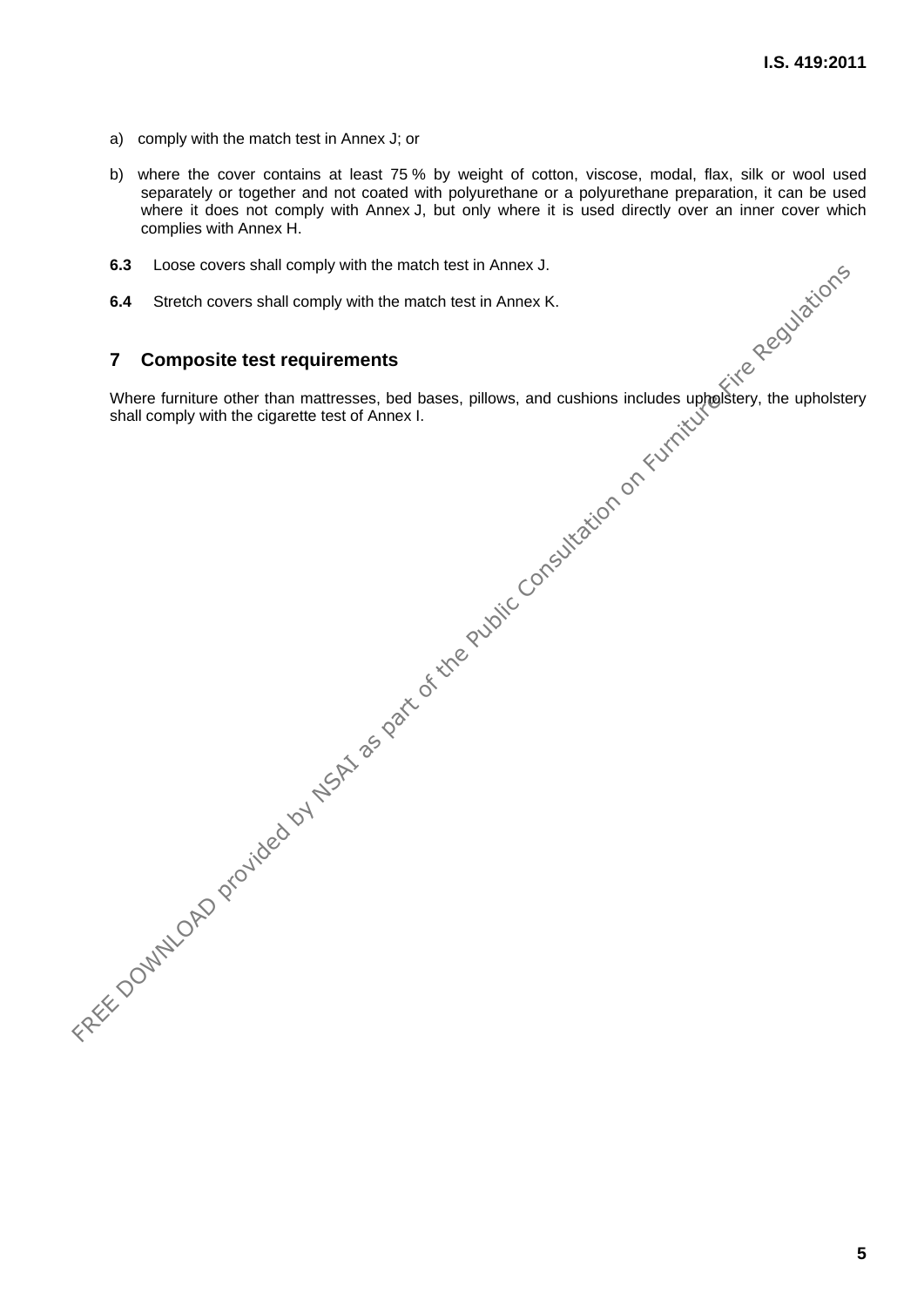# **Annex A**

(normative)

# **Ignitability test for polyurethane foam in slab or cushion form**

**A.1** The foam shall be tested in accordance with the method set out in I.S. 254 using cover fabric  $\circ$  corresponding to the specification set out in A 2 corresponding to the specification set out in A.2.

**A.2** The fabric shall be made of 100 % flame retardant polyester fibre. The construction of the fabric shall be woven to a plain weave. The yarn in the warp shall be spun to a linear density of 37 tex  $\pm$  10 %. The yarn in the weft shall be spun to a linear density of 100 tex  $\pm$  10 %. Hexper Don-Suite Consultation on Furniture River

The fabric shall be scoured and heat set.

The fabric shall be woven so as to have a finished fabric construction of

a) 20,5  $\pm$  1 yarn threads per centimetre in the warp; and

b) 12,5  $\pm$  1 yarn threads per centimetre in the weft.

Its mass shall be 220 g/m<sup>2</sup>  $\pm$  5 %

**A.3** The test rig as specified in 5.1 of I.S. 254:1983 shall have expanded steel platforms of not less than  $(28 \times 6)$  mm mesh size. The test rig shall be placed on a metal tray of sufficient dimensions to collect any debris falling from specimens being tested. The rig and debris tray shall be mounted on a weighing balance with a remote readout having a full-scale deflection of at least (0 to 20) kg to an accuracy of 2 g.

**A.4** The foam under test, cut to the specified dimensions is placed on the test rig, covered with the fabric specified in A.2 and tensioned with clips as set out in I.S. 254. An ignition source Grade 5 crib is placed in position. The mass of the complete assembly is determined ("initial mass"). The test shall be carried out in accordance with I.S. 254. In particular flaming or smouldering failure shall be determined against the criteria of clause 3 and clause 4 of I.S. 254:1983.

After flaming and smouldering has ceased, any debris which has become detached from the specimen shall be removed. The remaining mass of the assembly ("final mass") is then recorded.

**A.5** Where failure against the criteria of clause 3 and clause 4 of I.S. 254:1983 has occurred but only by way of damage exceeding the limits defined in 4.4 c, 4.4 d and 4.5 of I.S. 254:1983 and provided that the resultant mass loss (initial mass less final mass) is less than 60 g the foam passes the ignitability test. resultant mass loss (initial mass less final mass) is less than 60 g the foam passes the ignitability test.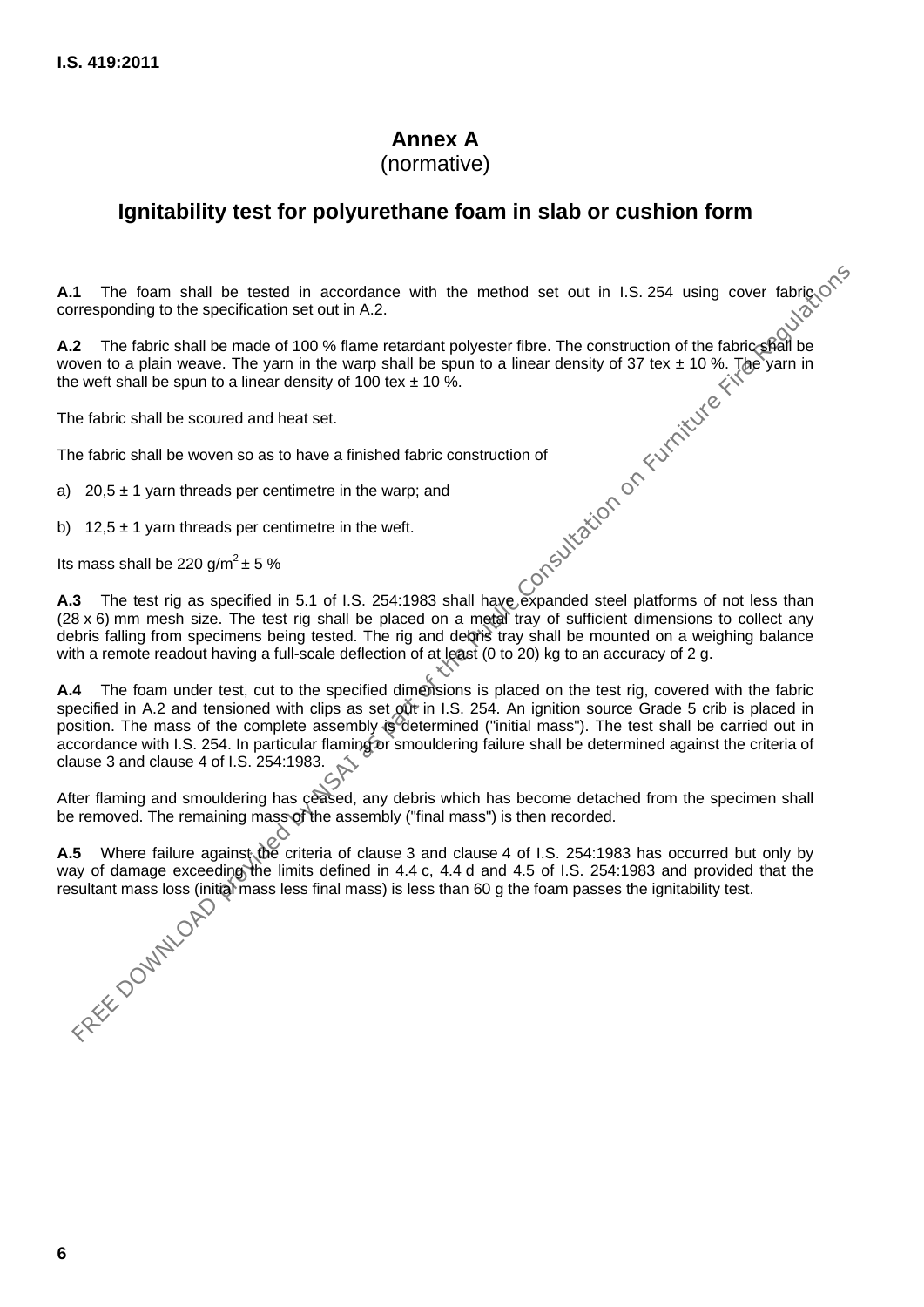#### **Annex B**  (normative)

# **Ignitability test for polyurethane foam in crumb form**

**B.1** The foam shall be tested in accordance with the method set out in I.S. 254 using cover fabric corresponding to the specification set out in B.2.

**B.2** The fabric shall be made of 100 % flame retardant polyester fibre. The construction of the fabric shall be woven to a plain weave. The yarn in the warp shall be spun to a linear density of 37 tex  $\pm$ , to %. The yarn in the weft shall be spun to a linear density of 100 tex  $\pm$  10 %.

The fabric shall be scoured and heat set.

The fabric shall be woven so as to have a finished fabric construction of:

a) 20,5  $\pm$  1 yarn threads per centimetre in the warp and

b) 12,5  $\pm$  1 yarn threads per centimetre in the weft.

Its mass shall be 220 g/m<sup>2</sup>  $\pm$  5%

**B.3** The test rig panels shall be lined with the fabric specified in B.2. Sufficient crumb foam shall be placed upon the seat and back panels so that when the cover fabric piece is placed over them, both are stuffed to the density used in the furniture as intended. The test shall then be carried out in accordance with I.S. 254:1983 using ignition source Grade 2 as specified therein.

not occurred or has occurred only by way of damage exceeding the limits defined in 4.4 c), 4.4 d) and 4.5 of I.S. 254:1983, the crumb foam passes the ignitability test.

**B.4** Where smouldering or flaming failure against the criteria of clause 3 and clause 4 of I.S. 254:1983 has not occurred or has occurred measures the ignitability test.<br>
I.S. 254:1983, the crumb foam passes the ignitabil **EA.** The foam shall be tested in accordance with the method set out in 1.5.254 using cover<br>Corresponding to the spart on Form of the Marine relation to your fice. The construction of the SMM is chall<br>the worth to a plain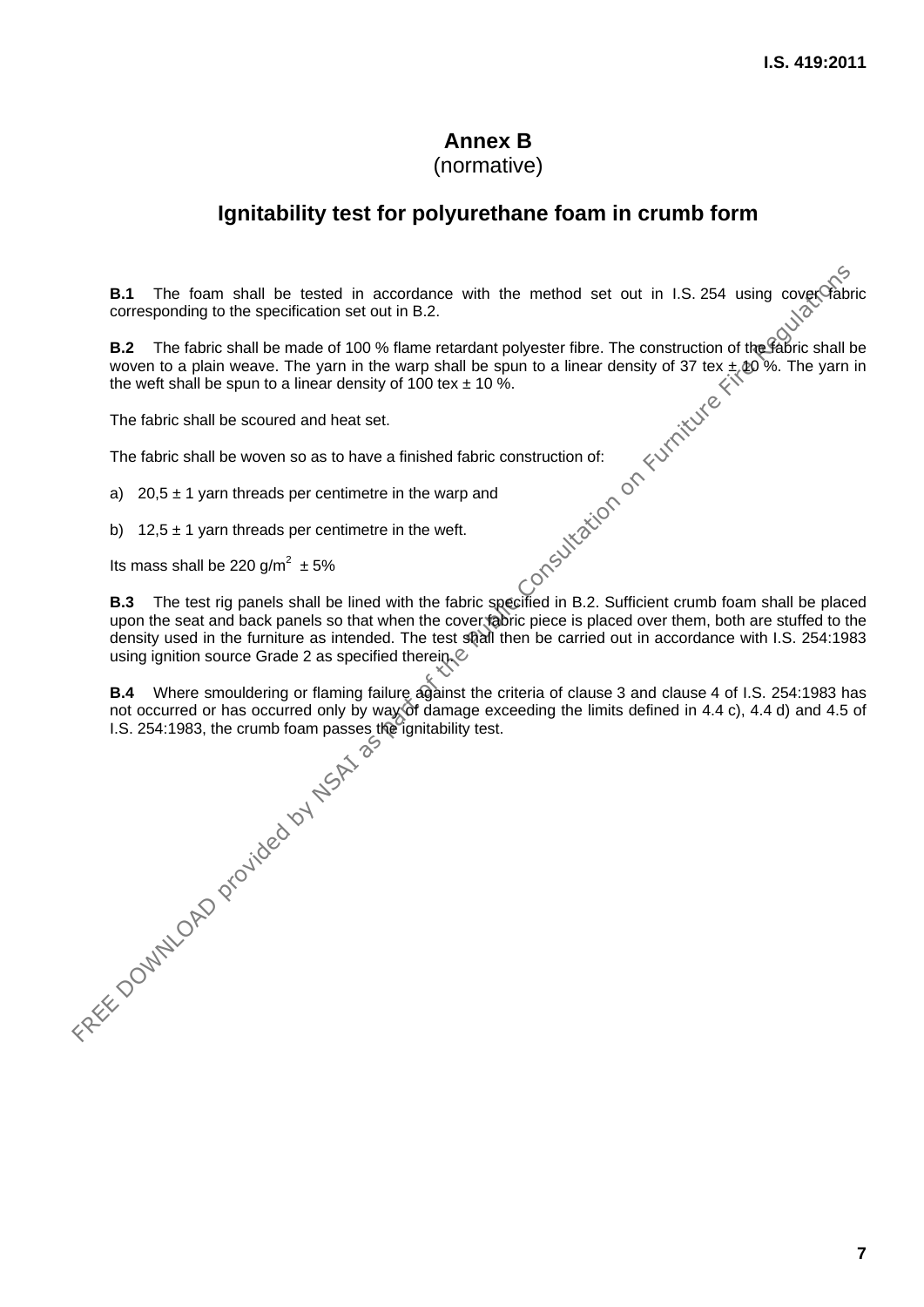# **Annex C**

(normative)

# **Ignitability test for latex rubber foam**

**C.1** The foam shall be tested in accordance with the method set out in I.S. 254 using cover fabrice  $\mathcal{S}^{\diamond}$ corresponding to the specification set out in C.2.

**C.2** The fabric shall be made of 100 % flame retardant polyester fibre. The construction of the fabric shall be woven to a plain weave. The yarn in the warp shall be spun to a linear density of 37 tex  $\pm$  10 %. The yarn in the weft shall be spun to a linear density of 100 tex  $\pm$  10 %. FREE DOWNLOAD the specified on the consultation of the finance with the method set out in 1.5. 254 using cover fabric strates of the Public Consultation of the finance fabric State of the Public Consultation of the Figure

The fabric shall be scoured and heat set.

The fabric shall be woven so as to have a finished fabric construction of;

a) 20,5  $\pm$  1 yarn threads per centimetre in the warp and

b) 12,5  $\pm$  1 yarn threads per centimetre in the weft.

Its mass shall be 220 g/m<sup>2</sup>  $\pm$  5% ± 5%

**C.3** The foam under test, cut to the specified dimensions, shall be placed on the test rig, covered with the fabric specified in C.2 and tensioned with clips as set out in  $\sqrt{254:1983}$ . The test shall then be carried out using ignition source Grade 2 as specified therein.

**C.4** Where smouldering or flaming failure against the criteria of clause 3 and clause 4 of I.S. 254:1983 does<br>not occur, the latex rubber foam passes the ignitability best.<br> $\frac{3}{2}$ <br> $\frac{3}{2}$ not occur, the latex rubber foam passes the ignitability test.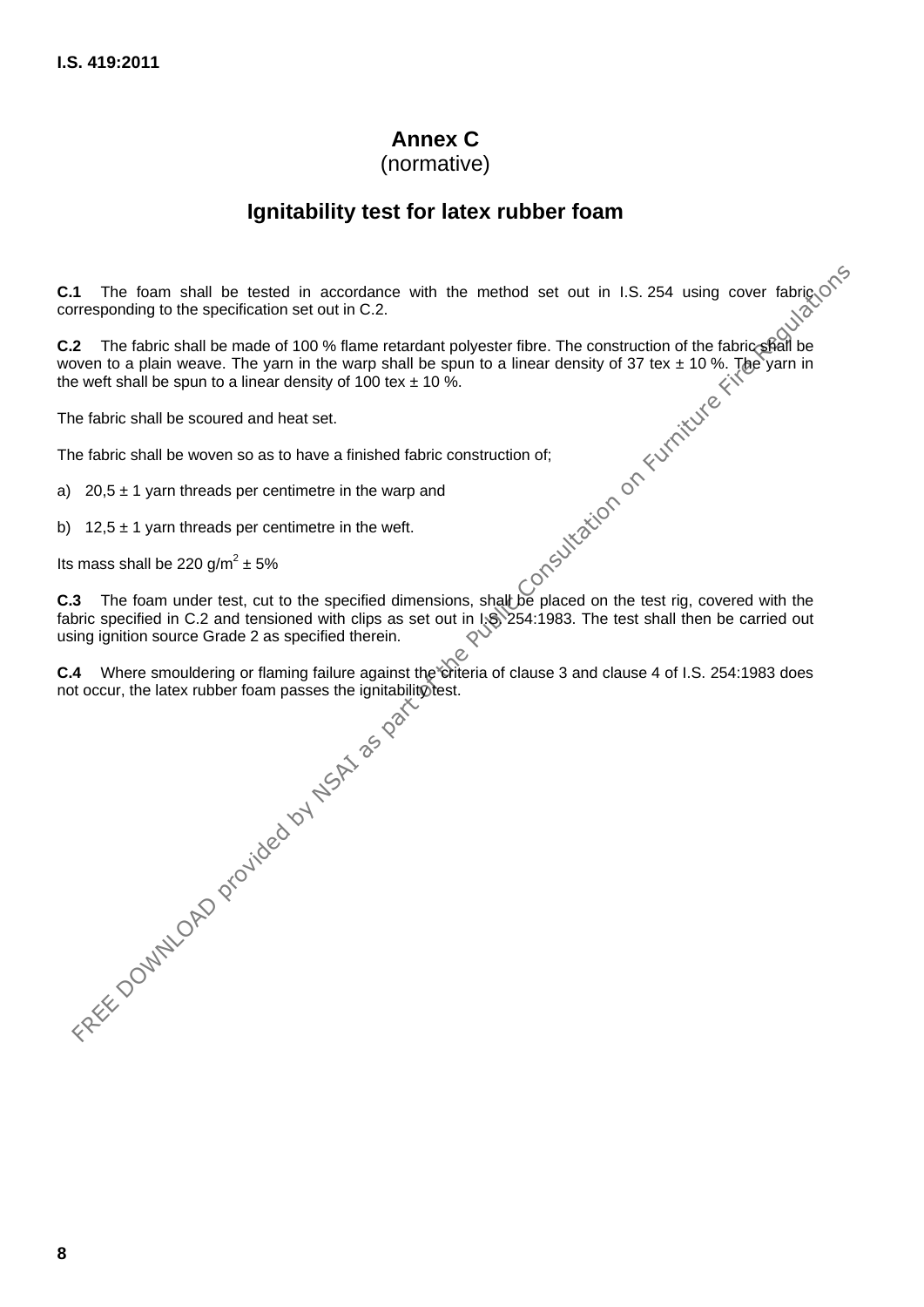## **Annex D**  (normative)

# **Ignitability test for non-foam filling materials singly**

**D.1** The filling material shall be tested in accordance with the method set out in I.S. 254 using cover fabric to the specification in A.2 of Annex A.

**D.2** The specimen comprising the filling material to be tested and the specified cover fabric shall be tested with ignition source Grade 2 as specified in I.S. 254:1983. Where the filling material is loose it shall be packed as indicated in B.3 of Annex B.

**D.3** Where smouldering or flaming failure against the criteria of clause 3 and clause 4 of I.S. 254:1983 has not occurred or has occurred only by way of damage exceeding the limits defined in 4.4 c), 4.4 d) and 4.5 of I.S. 254:1983 the non-foam filling passes the ignitability test. **D.1** The filling material shall be tested in accordance with the method set out in I.S. 254 using coupled<br>to the specification in A2 of Anna R.<br> **D.2** The specimen comprising the filling material to be losted and the spe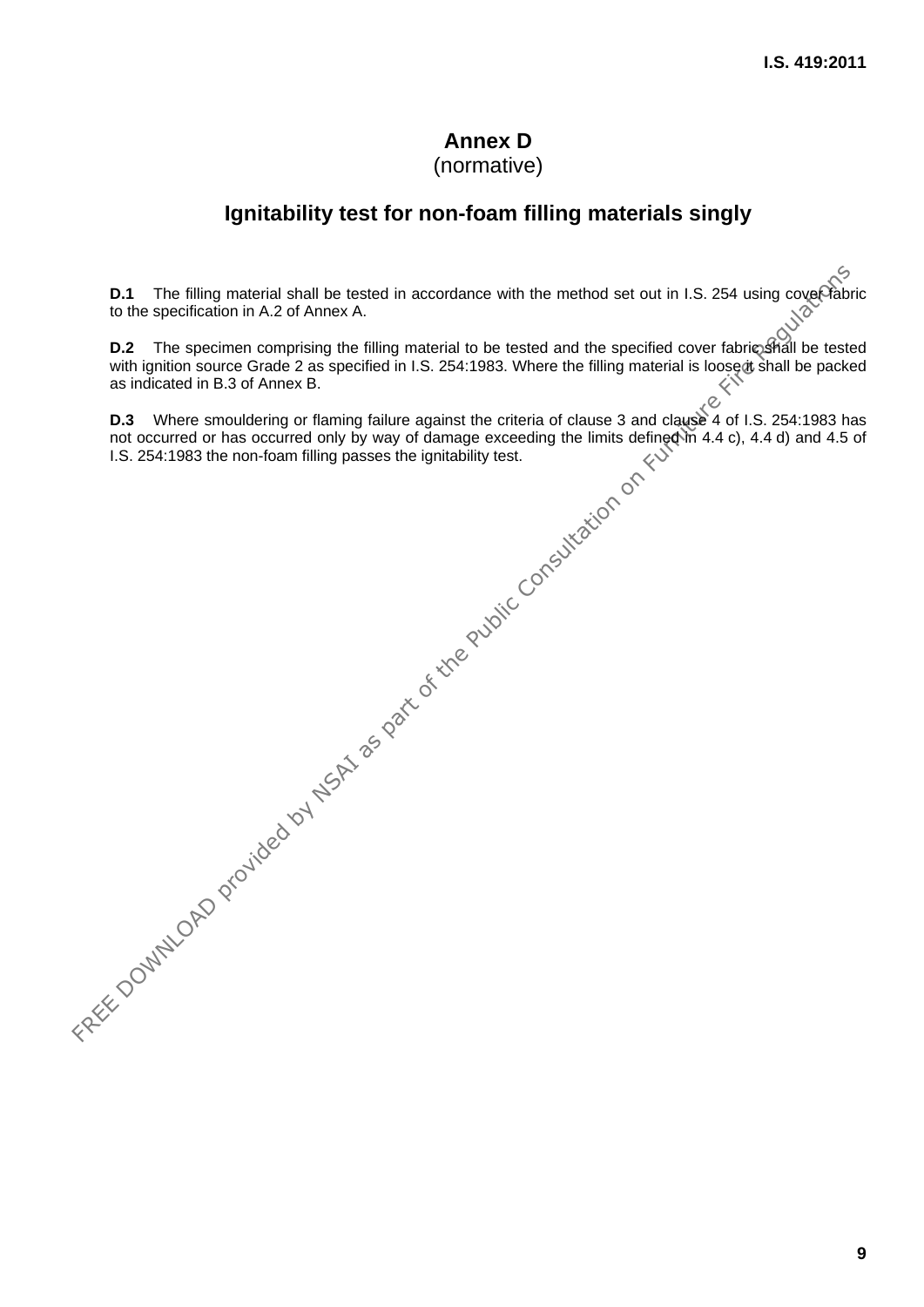# **Annex E**

(normative)

# **Ignitability test for composite fillings for furniture other than mattresses, bed bases, cushions and pillows**

The composite fillings, covered with the primary cover, shall be built up on the test rig as described in I.S  $254$ . The covering fabric shall be that specified in A.2 of Annex A. The test procedure with the use of ignition source Grade 2 specified in I.S. 254:1983 and the criteria of failure shall be as specified therein. FREE DOWNLOAD provided by NSA is a part of the Public Consultation on Furniture Regulation on Furniture Fire Regulation on Furniture Regulation on Furniture Fire Regulation on Furniture Regulation on Furniture Fire Regulat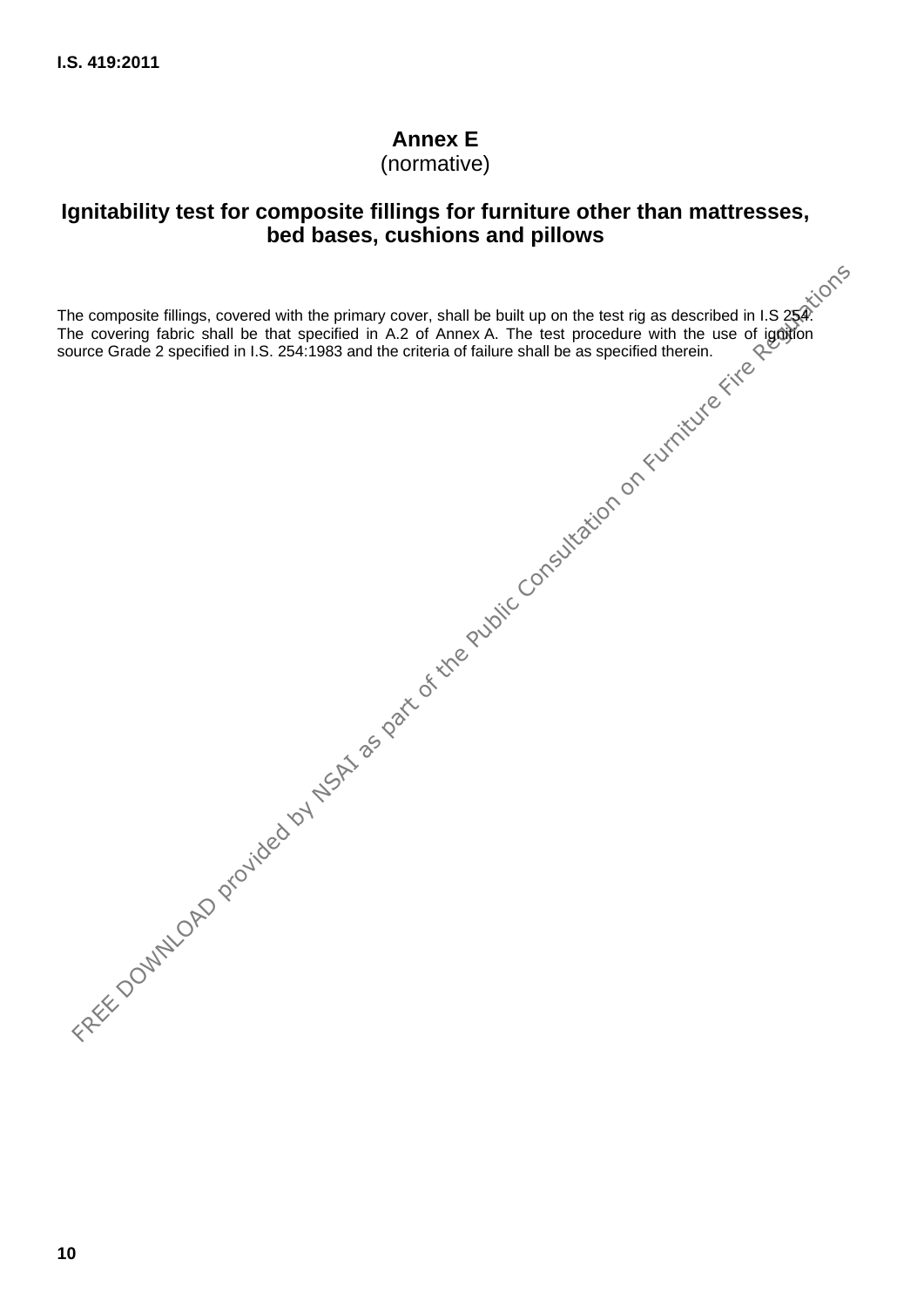## **Annex F**  (normative)

# **Composite test for ignitability of pillows and cushions with primary covers**

**F.1** For pillows, the test specimen shall comprise the filling and the primary cover of the pillow. Where the filling is of a loose nature the specimens shall be prepared as set out for loose fillings in B.3 of Annex B. The test procedure using ignition source Grade 2 shall be as specified in I.S. 254:1983. Where smouldering or flaming failure against the criteria of clause 3 and clause 4 of I.S. 254:1983 has not occurred or has occurred only by way of damage exceeding the limits defined in 4.4 c), 4.4 d) and 4.5 of I.S. 254:1983, the composite pillow filling passes the ignitability test. F.1 For pillows, the test specimen shall comprise the liling and the primary cover of the pillow, when the filling is of a loose nature the specimens shall be prepared as est out for foces fillings in B.3 of ABRios. B. Th

**F.2** For cushions with primary covers, the test specimen shall be made up of filling, the primary cover and standard fabric as in A.2 of Annex A. Where the filling is loose, it shall be packed as set out in B.3 of Annex B. The test procedure using ignition source Grade 2 shall be as specified in I.S. 254:1983. Where smouldering or flaming failure against the criteria of clause 3 and clause 4 of I.S. 254:1983 has not occurred or has occurred only by way of damage exceeding the limits defined in 4.4 c), 4.4 d) and 4.5 of I.S. 254:1983 the composite cushion filling passes the ignitability test.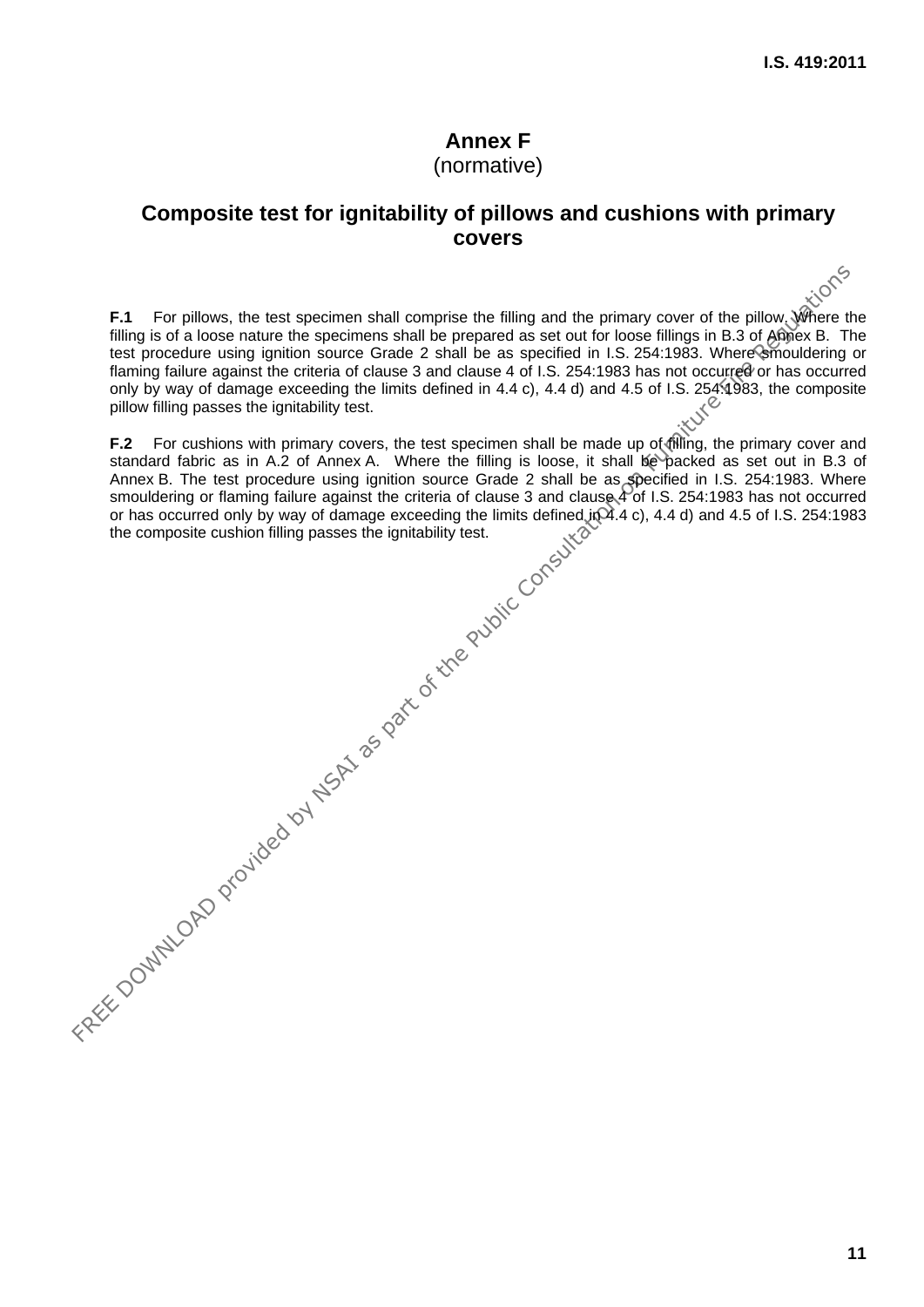# **Annex G**

(normative)

# **Ignitability test for composite fillings of mattresses and bed bases**

**G.1** The test specimen shall be prepared in accordance with I.S. 418. It should be constructed from the stilling materials to be used or by removing existing ticking from a material strain in the stilling materials to be filling materials to be used or by removing existing ticking from a mattress or upholstered divan or bed base. FREE DOWNLOAD PROVIDENCES AND CONSULTER CONSULTER CONSULTER THE REGULATION OF THE SPONSIBUS DESIGN OF THE PUBLIC CONSULTER STRAIN OF THE PUBLIC CONSULTER CONSULTER CONSULTER CONSULTER CONSULTER CONSULTER CONSULTER CONSULT

**G.2** The specified test fabric as in A.2 of Annex A shall be used as the cover fabric. It shall be fitted so as to reproduce the tension in the original article where this is being tested.

**G.3** The test shall be carried out according to I.S. 418 except using ignition source Grade 2 as specified in I.S. 254:1983. Smouldering or flaming failure shall be as defined in clause 3 and clause 4 of IS. 254:1983.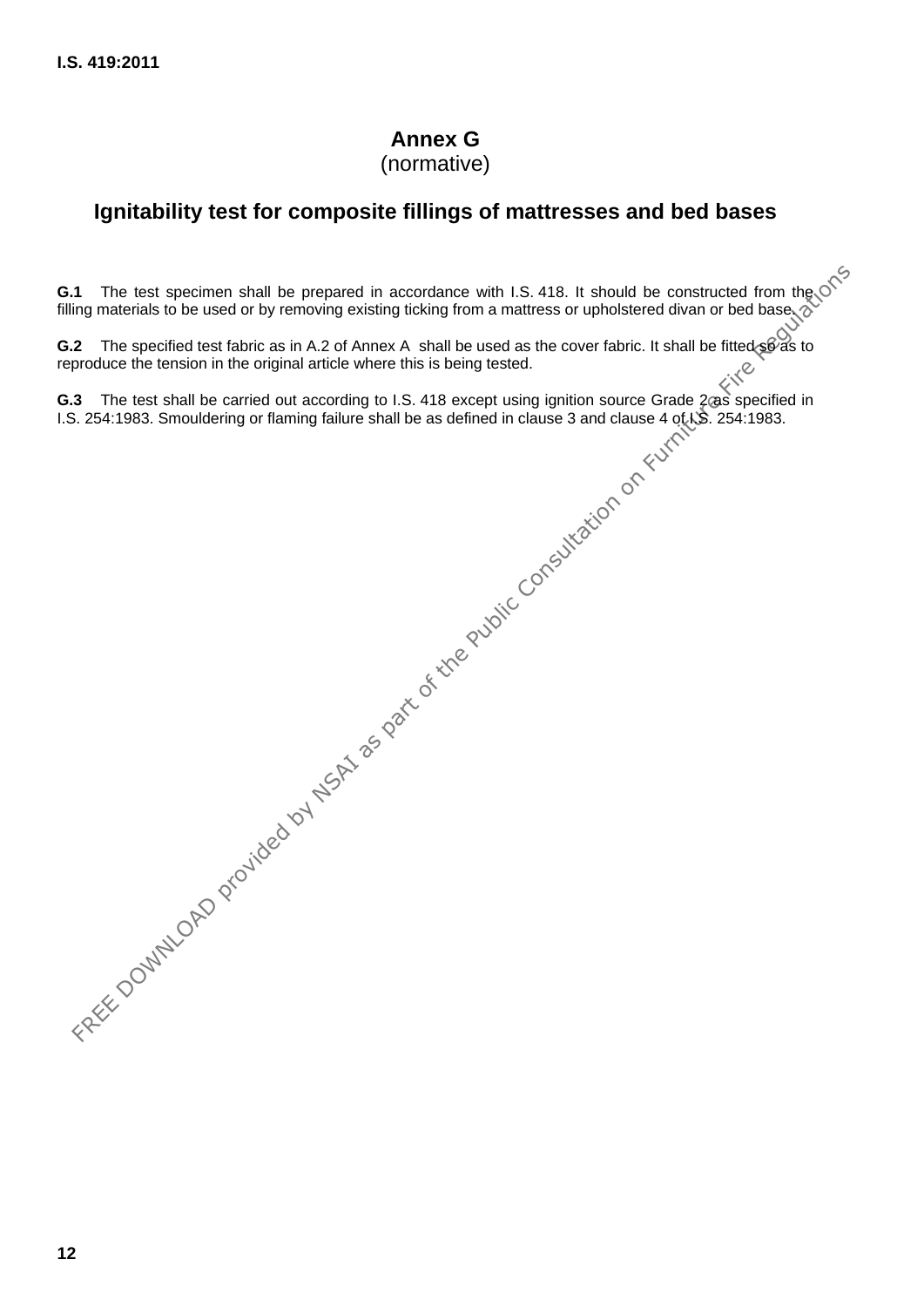# **Annex H**

# (normative)

## **Ignition resistance test for inner cover (interliner)**

H.1 An inner cover which is a fabric that has been treated with a fire retardant chemical to reduce the ignitability of the upholstery shall, before it is conditioned in accordance with 7.1 of I.S. EN 1021-1:2006, be subjected to the following water-soaking procedure. **H.1** An inner cover which is a fabric that has been treated with a fire retardant chemical to regulative distantibulative of the probable provident is consultantly at the probable procedure.<br>
The inner cover shall be imm

The inner cover shall be immersed in water of 160 mg/l  $\pm$  20 mg/l hardness (expressed as calcium carbonate) containing 500 mg/l of non-ionic wetting agent using a liquor ratio of 1:20 in a flat bottomed dish at an initial temperature of  $40 \pm 1$  °C.

After 30 minutes, the inner cover shall be removed, rinsed in water of a similar hardness of 160 mg/l  $\pm$  20 mg/l using a liquor ratio of 1:20 for 2 minutes and then dried by any method suitable for the type of inner cover fabric.

H.2 The inner cover, water-soaked or not as the case may be shall be tested using cover fabric corresponding to the specification set out in H.3 and foam filling corresponding to the specification set out in H.4. The test shall be conducted using ignition source Grade 5 of  $\frac{15}{12}$  254:1983.

**H.3** The fabric shall be made of 100 % flame retardant polyester fibre. The construction of the fabric shall be woven to a plain weave. The yarn in the warp shall be spun to a linear density of 37 tex  $\pm$  10 %. The yarn in the weft shall be spun to a linear density of 100 tex  $\pm$  10 %.

The fabric shall be scoured and heat set.

The fabric shall be woven so as to have a finished fabric construction of:

a) 20,5  $\pm$  1 yarn threads per centimetre in the warp; and

b) 12,5  $\pm$  1 yarn threads per centimetre in the weft.

Its mass shall be 220 g/m<sup>2</sup>  $\pm$  5%

**H.4** The filling material for the test shall be non fire-retardant polyurethane foam of slabstock type with a density of 21 kg/m<sup>3</sup>  $\oint$  kg/m<sup>3</sup> and a hardness of 130 N  $\pm$  10 N.

**H.5** The criteria of failure shall be those specified in clause 3 and clause 4 of I.S. 254:1983.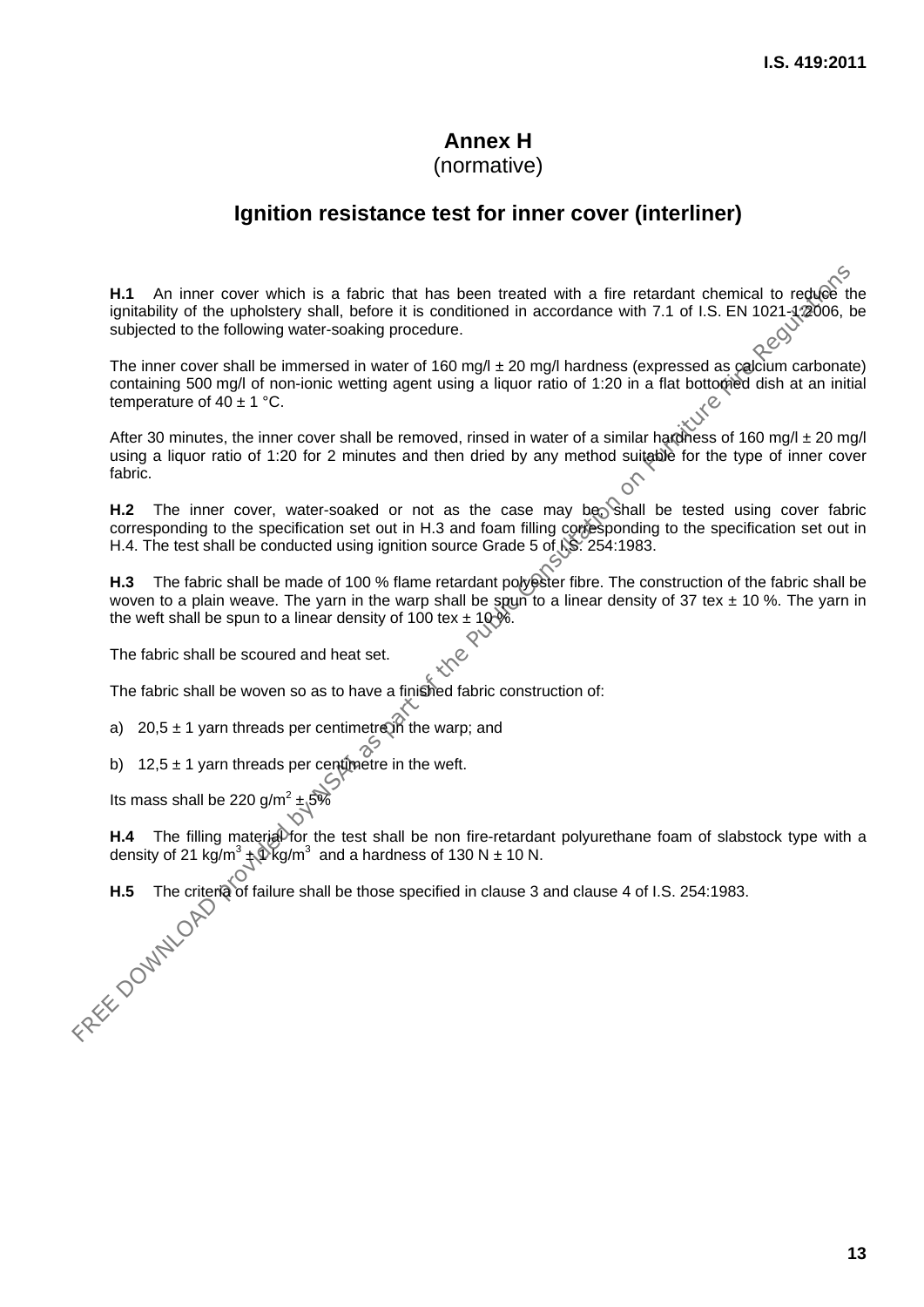# **Annex I**

(normative)

# **Cigarette test**

The cigarette test shall be carried out in accordance with I.S. EN 1021-1.

FREE DOWNLOAD PROVIDED WAS ARRESTED FOR DRIVING CONSULTATION ON EXPRESSION ON EXPRESSION ON FURNITURE REGISTERATIONS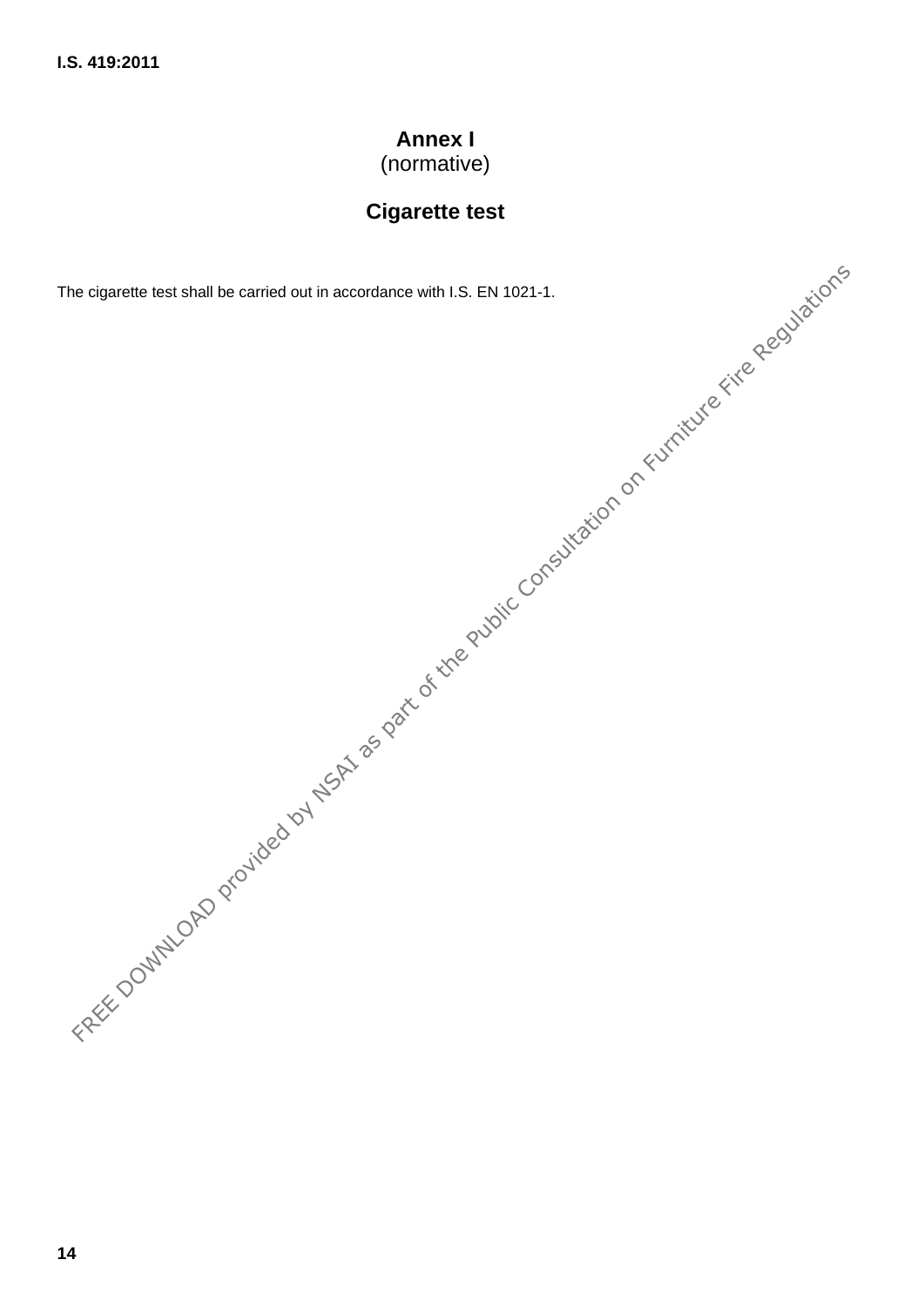# **Annex J**  (normative)

# **Match test**

Any covering fabric which has been treated with a fire retardant chemical to reduce the ignitability of the upholstery shall, before it is conditioned in accordance with 7.1 of I.S. EN 1021-2:2006 be subjected to the Water Soak Procedure in Annex D of I.S. EN 1021-2:2006. **J.1** Any covering fabric which has been teated with a fire retardant chemical to reduce the ignitability when the scole of the Consultation on FREE DOWNLOF, The EIN 1021-2:2006 be subjected to the Public Consultation of

**J.2** The test shall be carried out in accordance with I.S. EN1021-2:2006. The filling material for this test shall be non fire retardant polyurethane foam of slabstock type with a density of 21 kg $\sin^3 x + 1$  kg/m<sup>3</sup> and a hardness of 130 N  $\pm$  10 N.

**J.3** The criteria for failure shall be those specified in clause 3 of I.S. EN 1021-2:2006.

**15**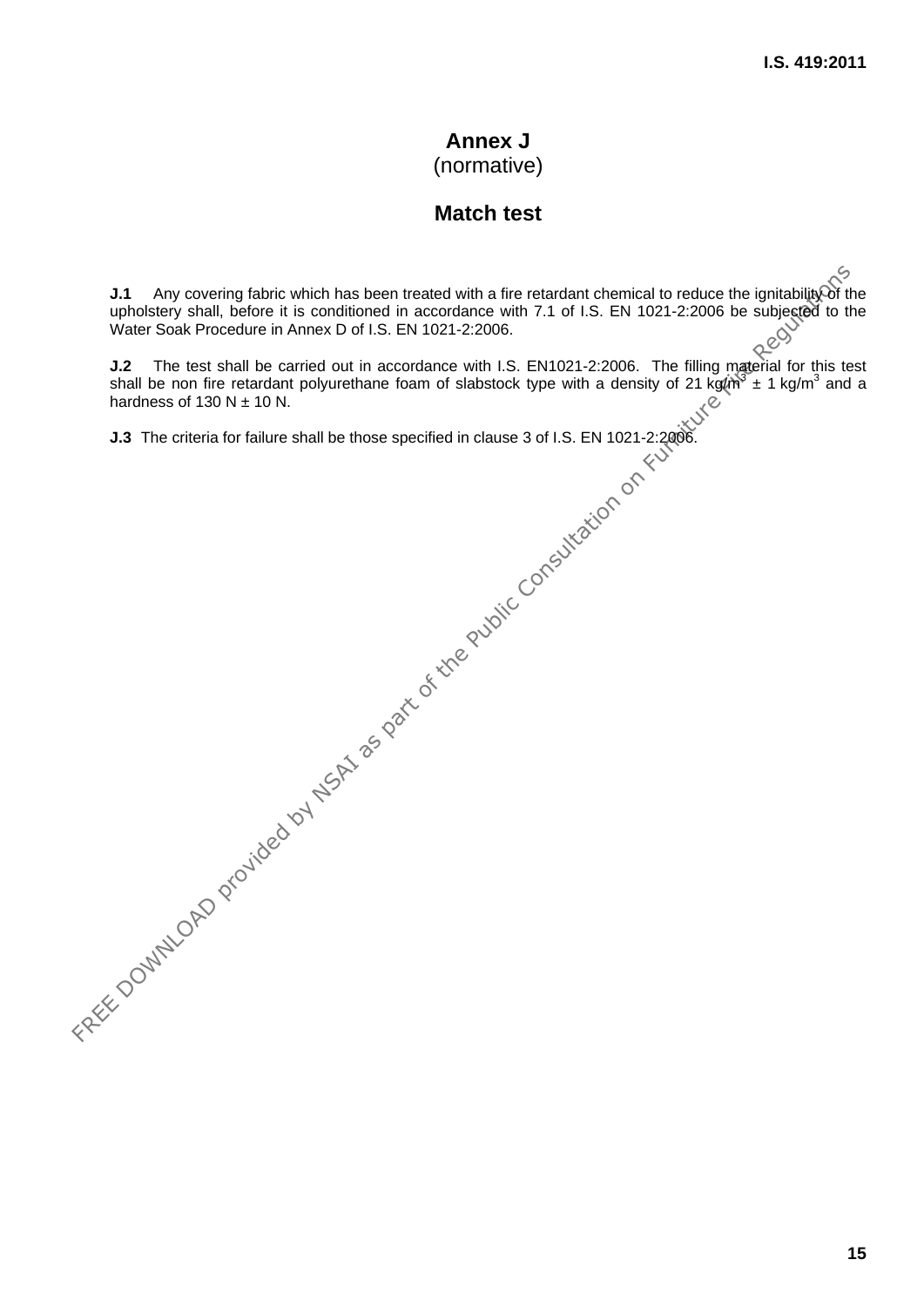# **Annex K**

(normative)

## **Match test for stretch covers**

The test for stretch covers shall be conducted in the same way as for other cover materials except that the filling material over which the fabric is tested shall be a foam which passes the ignitability test in Annex A and which has a density of 25 kg/m<sup>3</sup>  $\pm$  1 kg/m<sup>3</sup>. FREE DOWNLOAD PROVIDED AND CONSULTER A CONSULTATION OF THE PUBLIC CONSULTATION OF THE PUBLIC CONSULTATION OF THE PUBLIC CONSULTATION OF THE PUBLIC CONSULTATION OF THE PUBLIC CONSULTATION OF THE PUBLIC CONSULTATION OF THE P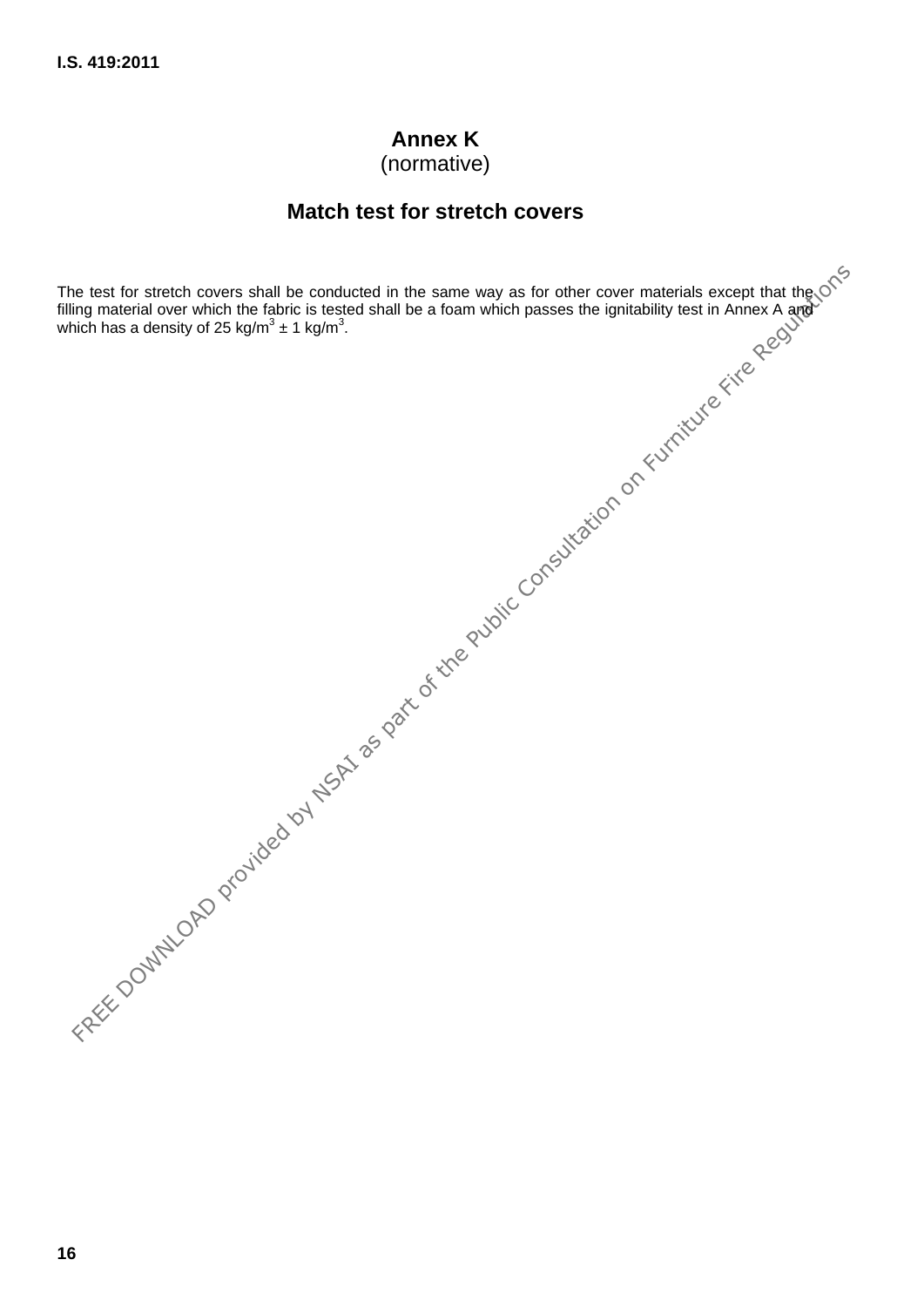

GIVEN under the seal of the National Standards Authority of Ireland

An Officer of the Department of Jobs, Enterprise and Innovation duly authorised under Section 15 (4) of the Ministers and Secretaries Act, 1924, to authenticate instruments (under the National Standards Authority of Ireland Act, 1996) made by the Minister for Jobs, Enterprise and Innovation.